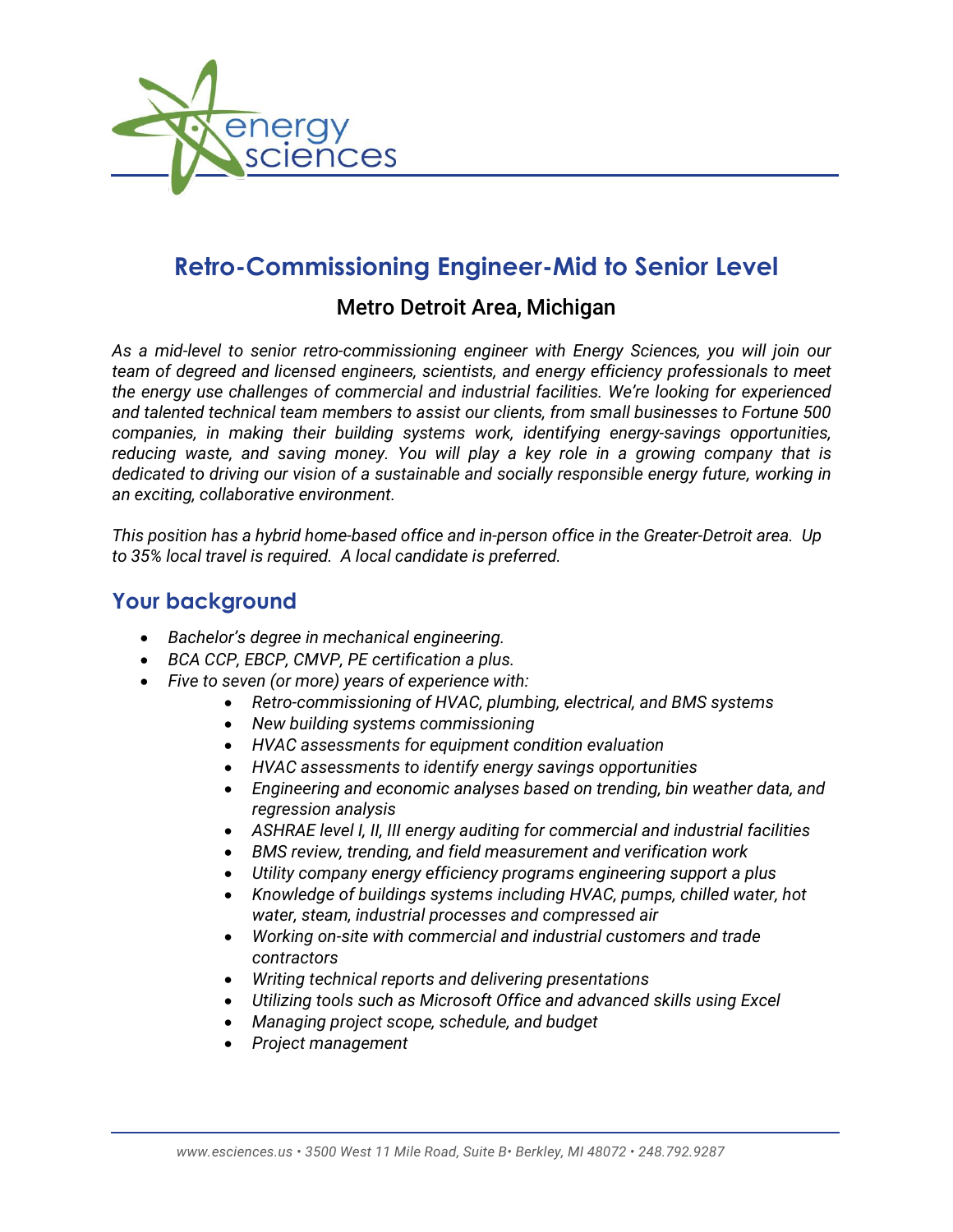## **Day to day**

*Assessing existing system conditions and operations. Identifying and quantifying energy efficiency opportunities. Performing energy and economic analyses. Monitoring and diagnosing HVAC system issues. Reviewing energy assessments, opportunities, and calculations. Collaborating with customers, assisting with technical questions and developing projects. Developing commissioning documentation, including systems and equipment checklists and test procedures. Administrating commissioning process onsite, leading the team from pre-design through post-occupancy phases of the work. Preparing reports and delivering presentations. Conducting site surveys and facilities assessments.*

*Mentoring other technical team members to teach commissioning and energy engineering fundamentals.*

*Managing commissioning projects as the lead commissioning authority. Managing utility energy efficiency programs.*

### **About you**

*You are a collaborative, enterprising individual who likes to work in an open team environment.*

*You are a team player.*

*You are a highly motivated self-starter who takes initiative.* 

*You can raise the performance bar and energize the entire team.*

*You are excited about challenging the status quo and offer creative ideas for growth.*

*You are a hard worker who can work with autonomy and independence.* 

*You have excellent verbal and written communication skills.* 

*You are able to make quick and sound decisions.*

*You are able to develop solutions to a variety of complex problems.* 

*You are able to set priorities, coordinate multiple projects, work independently, and meet critical deadlines.*

### **Benefits**

*We offer an excellent full-time benefits package including DAY 1 benefits (medical, dental, vision, life, STD, LTD) a retirement plan with match, profit sharing, 13 paid holidays and 120 hours of paid time off starting in year 1.* 

### **More about Energy Sciences**

*Energy Sciences is on a mission to create a more sustainable and socially responsible energy future. We value working as a team, questioning the status quo to find new and better ways, doing our work with integrity, as well as taking responsibility and initiative to get things done. We provide professional consulting, training, and energy management services to commercial, industrial, and municipal sectors, delivering customized solutions and sustainable strategies.*